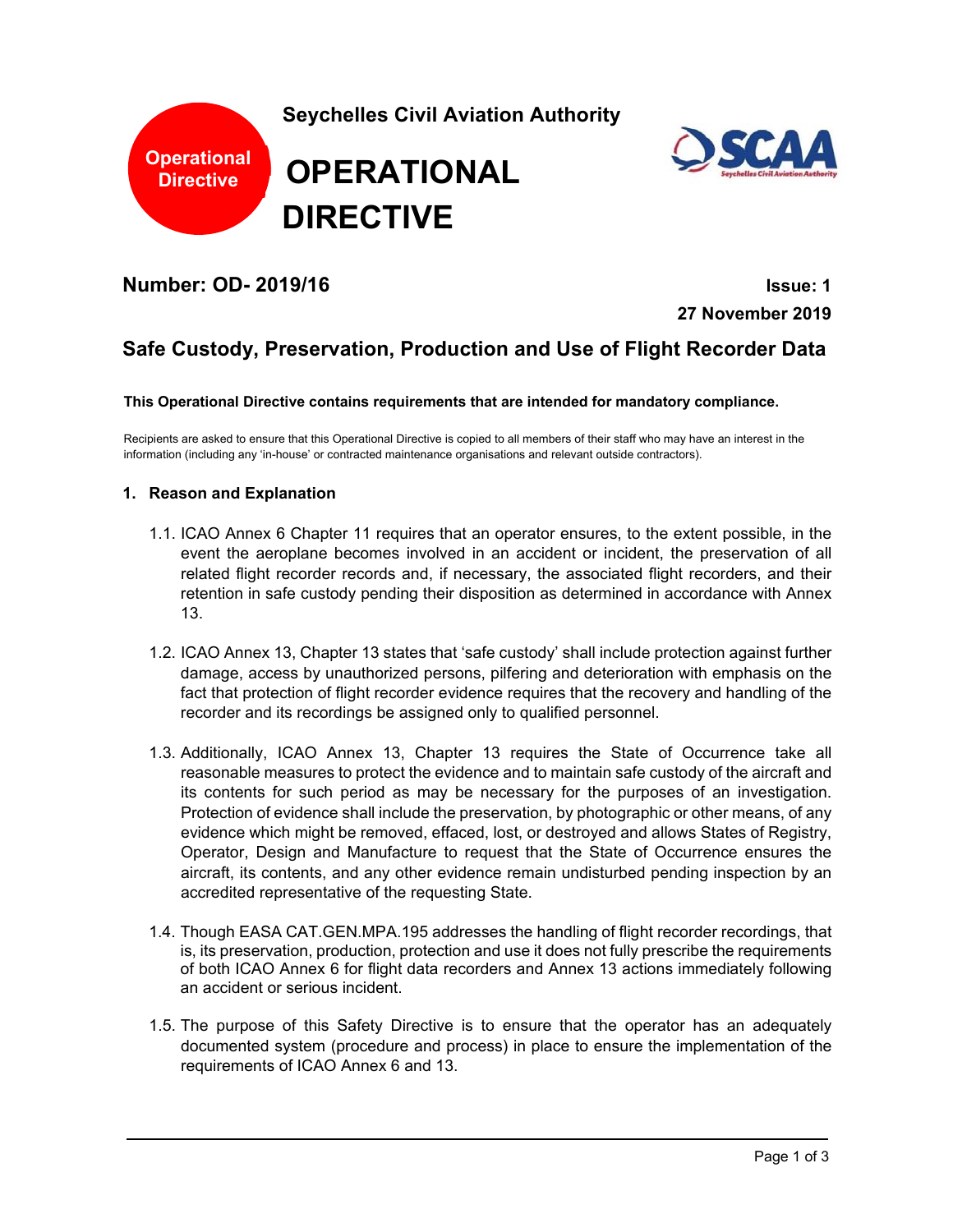1.6. The contents and requirement of this Operational Directive was previously issued by Safety Directive SD 2018/09 issued 18th April 2018.

#### **2. Operational Directive and Applicability**

- 2.1. The Authority, in exercise of its powers under regulation 85 of the Civil Aviation (Safety) Regulations 2017, directs the operator ('a specified operator') of any aircraft which is:
	- 2.1.1. registered in the Seychelles; and
	- 2.1.2. conducting Commercial Air Transport operations:
	- 2.1.3. to comply with the requirements set out in this directive**.**

## **3. Requirement: Documented System for the Safe Custody, Preservation, Production and Use of Flight Recorder Data**

- 3.1. Operators shall include in their Operation Manual flight crew procedures for the operation of flight recorders and preservation of flight recorder records. These procedures shall include instructions that flight recorders shall:
- 3.2. Not be switched off during flight time;
- 3.3. Be deactivated upon completion of flight time following an accident or incident; and
- 3.4. Not be reactivated before their disposition as determined in accordance with Annex 13.

*Note 1. — The need for removal of the flight recorder records from the aircraft will be determined by the investigation authority in the State conducting the investigation with due regard to the seriousness of an occurrence and the circumstances, including the impact on the operation.* 

- 3.5. Additionally, the operators' management system documentation should include procedures for the operator to coordinate with its certifying authority to ensure that as State of Registry or Operator, if it is required the request is made to the State of Occurrence to ensure the preservation and protection of the aircraft, its contents, and any other evidence as required by ICAO Annex 13.
- 3.6. The operator's management system documentation shall also include designated department and personnel responsible for the coordination and description of specific duties and responsibilities in order to ensure the initiation of the coordination following an accident or serious incident**.**

## **4. Queries**

4.1. Any queries as a result of this Operational Directive should be addressed to Head of Flight Operations and Flight Crew Licensing Inspectorate at the following e-mail address: hfo@scaa.sc